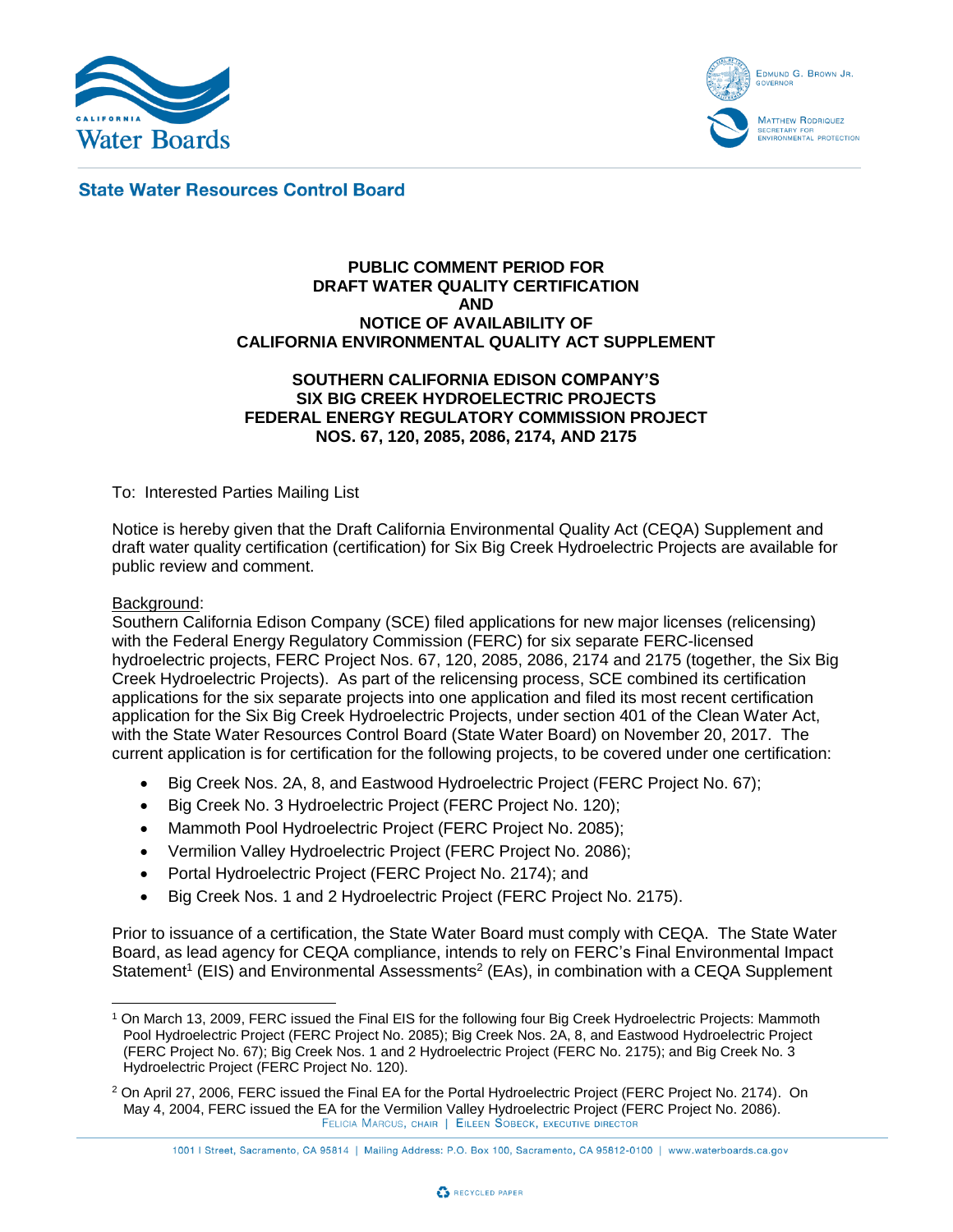Six Big Creek Hydroelectric Projects Notice of Draft Water Quality Certification and CEQA Supplement

the State Water Board has prepared, to satisfy CEQA requirements. This Notice is provided in satisfaction of the formal written notice requirements for public review. (Cal. Code Regs., tit. 14, § 15072.) CEQA Guidelines section 15225 provide that a lead agency may use a National Environmental Policy Act (NEPA) document (here, FERC's EIS and EAs) to satisfy CEQA if the NEPA document is circulated for public review as broadly as required by CEQA. (Cal. Code Regs., tit. 14, §15225.)

The State Water Board is accepting comments on the Draft CEQA Supplement, FERC's NEPA documents to the extent the comments address CEQA requirements, and the draft certification.

## Project Description:

The Six Big Creek Hydroelectric Projects are located in Fresno and Madera Counties, in the upper San Joaquin River watershed on the western slope of the Sierra Nevada Mountain Range. The Six Big Creek Hydroelectric Projects are comprised of an integrated system of hydroelectric projects with operations coordinated to maximize the value of hydropower produced from available water supply. Together the Six Big Creek Hydroelectric Projects include seven major powerhouses and one power station, five reservoirs, numerous dams and small diversions, various water conveyance facilities, access roads, electrical transmission lines, and other appurtenant facilities. The combined authorized generation capacity of the Six Big Creek Hydroelectric Projects is 850.6 megawatts.

For purposes of the CEQA analysis, the Project being considered by the State Water Board is issuance of water quality certification for the Six Big Creek Hydroelectric Projects and includes SCE's proposed project as described in its applications to FERC, conditions proposed by United States Forest Service pursuant to section 4(e) of the Federal Power Act, FERC's NEPA staff alternatives, terms of the Big Creek ALP Settlement Agreement<sup>3</sup>, and conditions of the certification necessary to protect water quality. The State Water Board has determined that all potential impacts associated with continued operation of the Six Big Creek Hydroelectric Projects under new FERC license(s), will be less than significant under CEQA.

## How to Comment:

 $\overline{a}$ 

**The comment period is from the date of this Notice until October 12, 2018**. **Comments on the Draft CEQA Supplement and draft certification must be received by 12:00 pm (noon) on October 12, 2018.** Comments must specifically identify the document the comment(s) applies to (i.e., Draft CEQA Supplement or draft certification) and can be submitted electronically or by mail to:

> Ms. Michelle Siebal State Water Resources Control Board Division of Water Rights – Water Quality Certification Program P.O. Box 2000 Sacramento, CA 95812-2000 or Email: [WR401Program@waterboards.ca.gov](mailto:WR401Program@waterboards.ca.gov)

The Draft CEQA Supplement and draft certification are available on the Six Big Creek Hydroelectric Projects' webpage:

[http://www.waterboards.ca.gov/waterrights/water\\_issues/programs/water\\_quality\\_cert/big\\_creek/](http://www.waterboards.ca.gov/waterrights/water_issues/programs/water_quality_cert/big_creek/)

In addition, copies of the NEPA documents are available on the State Water Board's project-specific webpages, which are available from the webpage above.

<sup>&</sup>lt;sup>3</sup> SCE filed the *Big Creek Alternative Licensing Process (ALP) Hydroelectric Projects Settlement Agreement with* FERC on February 21, 2007.